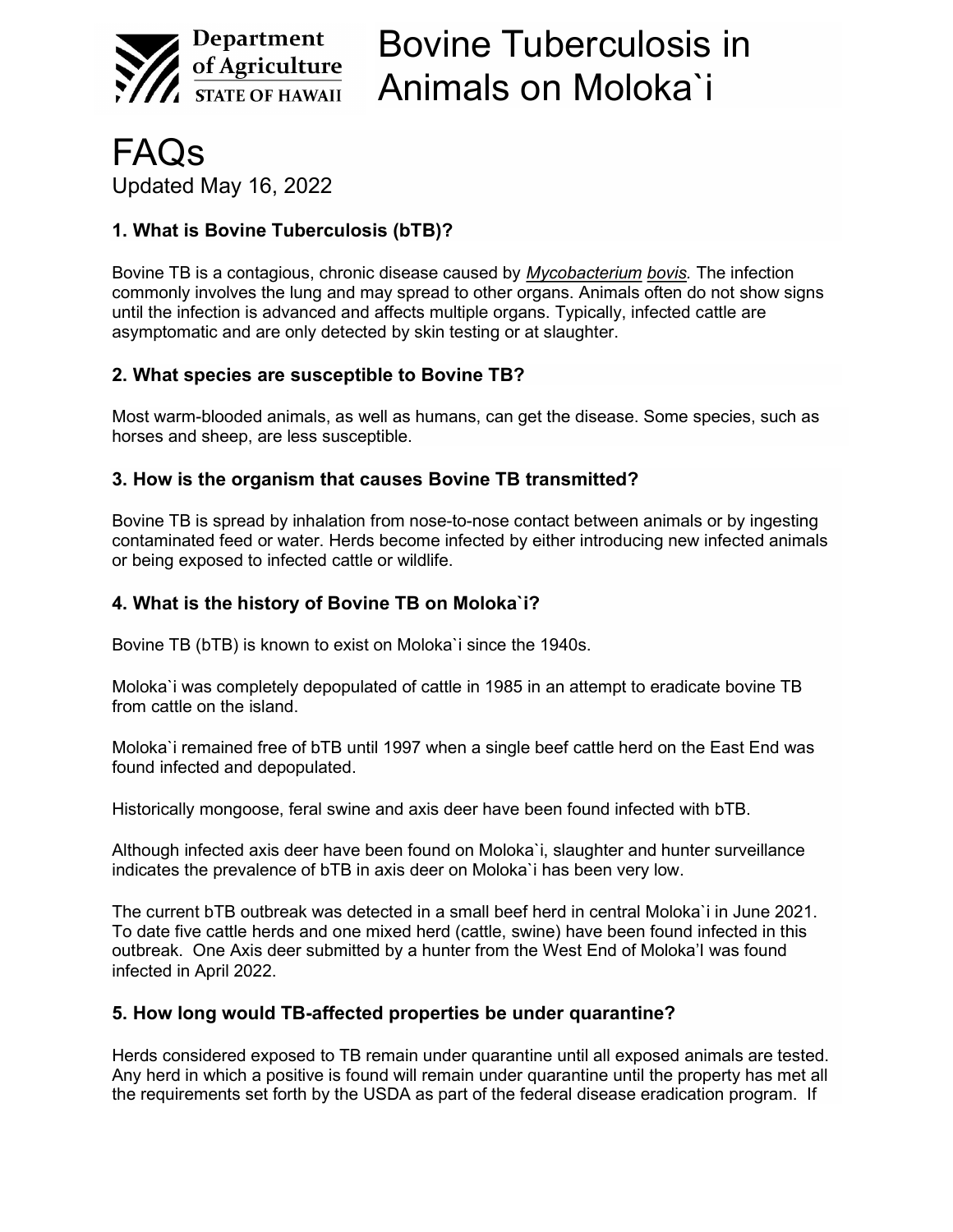federal indemnity funds are available depopulation of infected herds is the preferred method to rid a herd of infection.

### 6. Where did the bovine TB that was discovered in the 2021 Moloka`i Outbreak come from?

The source of infection is still under investigation and remains undetermined. However, genomic studies show that all of the herds infected are related to the Moloka`i strain that trace back to feral pigs on the East End of Moloka`i.

### 7. What are recommendations for hunters?

It is recommended that hunters always wear rubber/nitrile gloves when dressing game animals and wear a mask. If you observe a carcass in poor condition or detect lesions in the carcass, hunters should not consume the meat from that carcass or feed it to other animals. Hunters should contact the Hawai`i Department of Agriculture (HDOA) Livestock Inspector Gene Ross Davis at 808-852-8185 for instructions on submitting samples for testing.

#### 8. Are beef, pork and venison produced from Moloka`i livestock and deer safe to eat?

Yes. Beef, pork and venison produced on Moloka`i and inspected by the USDA Food Safety Inspection Service is safe to eat. Cattle, swine and deer processed at federally inspected facilities are evaluated for any signs of illness before slaughter. After slaughter, the carcass and internal organs are inspected for any signs of disease, such as tuberculosis, that would make the affected meat unacceptable for human consumption.

Hunters should examine or turn in to the HDOA livestock inspector the heads and lungs, heart and trachea of hunted game animals for examination and testing. (Contact listed in #8 above)

As an added safety precaution thoroughly cooking meat destroys the bTB organism and its infectivity.

## 9. What can livestock producers do to protect their herds from bTB?

- Follow the Quarantine Order and do not move livestock into or out of your herd without knowing their status, test first, obtain a permit from the State Veterinarian okaying the movement. To view the Quarantine Order, click here.
- Because we know wild animals can serve as reservoirs for bTB and have historically been found infected with bTB on Moloka`i, wildlife proof fencing is recommended to keep them out of your herd or flock.
- Do not feed livestock in areas wildlife can also access.

#### 10. What other actions are being taken for bTB on Moloka`i?

A bill introduced this legislative session, SB2621 SD1 HD1 CD1 - Relating to the Department of Agriculture. Appropriates funds to the HDOA to establish bovine tuberculosis control operations on Moloka`i, including staff, land, and equipment. Introducers: Sens. DeCoite, Baker, Gabbard, Keith-Agaran, Kidani, Misalucha, and Rhoads.